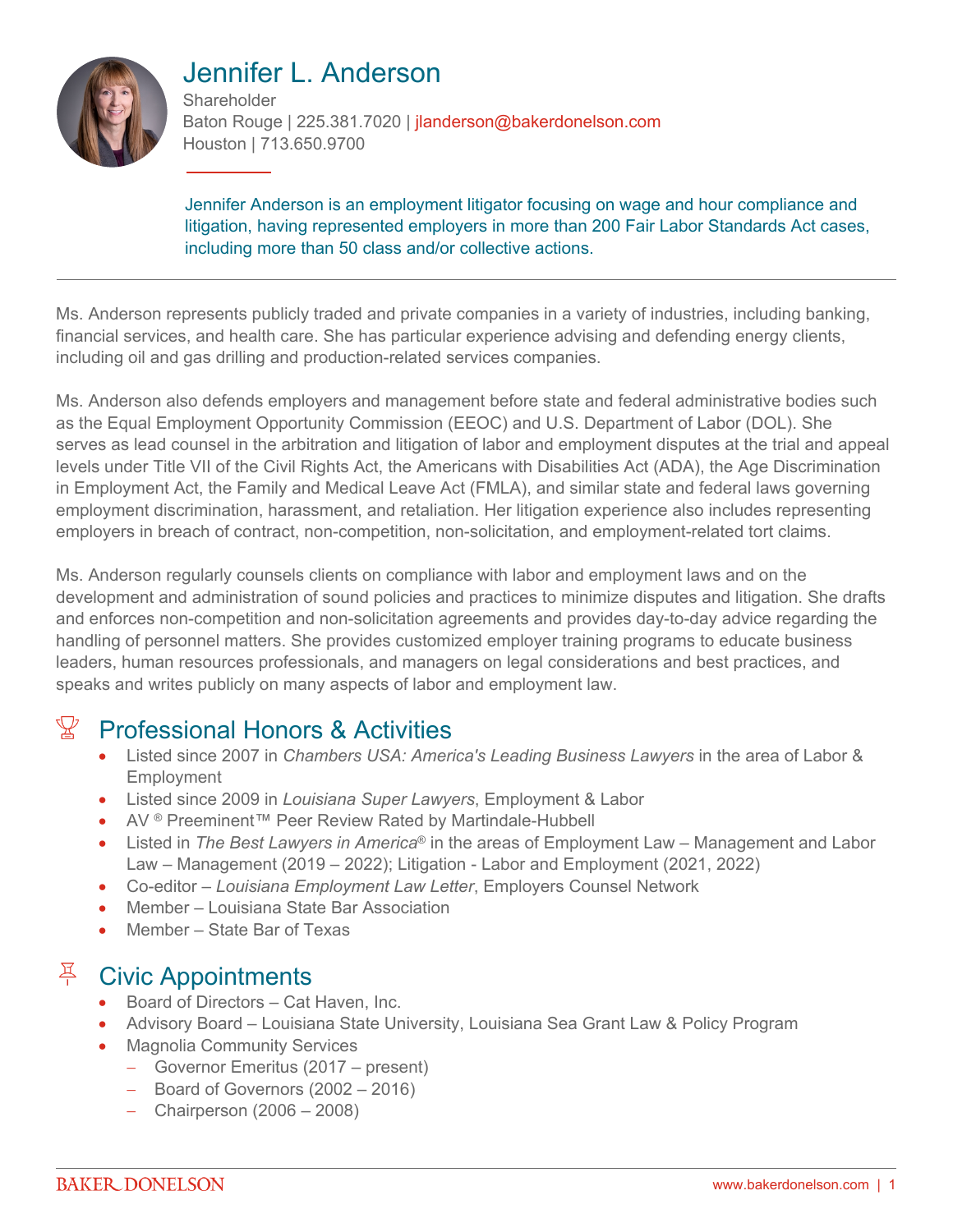### **Publications**

- "Collaborative Compliance: Tax and Employment Old Issues, New Lens," republished January 5, 2022 in *Texas Lawyer* (December 2021)
- "OSHA Issues Guidelines for Oil and Gas Industry Workers and Employers," republished in *Texas Lawyer* (July 2020)
- Quoted "Equal Pay, Gender Discrimination Complaints on the Rise in Louisiana," Greater Baton Rouge *Business Report* (December 2019)
- "Overtime Litigation: *RedZone Coil Tubing* Decision Highlights Importance of *Encino Motorcars* for the Oil and Gas Sector" (August 2019)
- "U.S. Supreme Court Holds California Wage-and-Hour Law Inapplicable to Offshore Workers Under OCSLA," IEL's Oil & Gas E-Report (June 2019)
- "Department of Labor Proposes Increasing Minimum Exempt Pay Levels," *Labor & Employment Client Alert* (March 2019)
- "Court Tosses Case Filed by Employee Fired Over Anti-LGBT Facebook Rant," *Louisiana Employment Law Letter* (February 2018)
- "Plug Pulled on ADA, FMLA Cases, But Only After a Long Slog Through the Courts," *Louisiana Employment Law Letter* (June 2017)
- Co-author "DOL Goes for Round Two in Battle Over Salary Hike," *Labor & Employment Client Alert* (December 2016)
- Co-author "Obama Appointee Trumps Implementation of DOL's Salary Hike," *Labor & Employment Client Alert* (November 2016)
- "Crisis Management: Weathering the Storm," *Disaster Preparedness & Recovery Client Alert* (September 2016)
- Co-author "Louisiana: Employee's Race, National Origin Claims Survive Despite Dishonesty," *Louisiana Employment Law Letter* (October 2015)
- "What Independent Contractors and Dodo Birds May Soon Have in Common," *Labor & Employment Client Alert* (July 2015)
- Co-author "Louisiana Radio Station Can't Shake Off Age Discrimination Claim," *Louisiana Employment Law Letter* (May 2015)
- Co-author "Louisiana Court Gives College a Lesson in Discrimination," *Louisiana Employment Law Letter* (March 2015)
- Co-author "Bad Apples 101: Dealing with Difficult Employees," *Louisiana Employment Law Letter* (August 2014)
- Co-author "Sex, Drinking, and Jury Duty: Fired for Unprofessional Conduct," *Louisiana Employment Law Letter* (August 2014)
- "Federal Contractor Minimum Wage Hike Imminent," *Labor & Employment Client Alert* (June 2014)
- "DOL's Expansion of Overtime Pay Update," *Labor & Employment Client Alert* (June 2014)
- "Obama Will Move to Expand Overtime Pay, Narrow FLSA Exemptions," *Labor & Employment Client Alert* (March 2014)

### **<u>U</u>** Speaking Engagements

- Presenter "Families First Coronavirus Response Act and COVID-19 Town Hall Q&A," Louisiana Financial Executive Group (April 2020)
- Presenter "Navigating and Understanding New Labor Laws for COVID-19," Tech Park Academy webinar (April 2020)
- Presenter "Ten Litigation Catastrophes Employers Can Avoid," Baker Donelson Labor & Employment Seminar "The Inside Scoop: Understanding and Reducing Legal Risks in the Workplace" (December 2019)